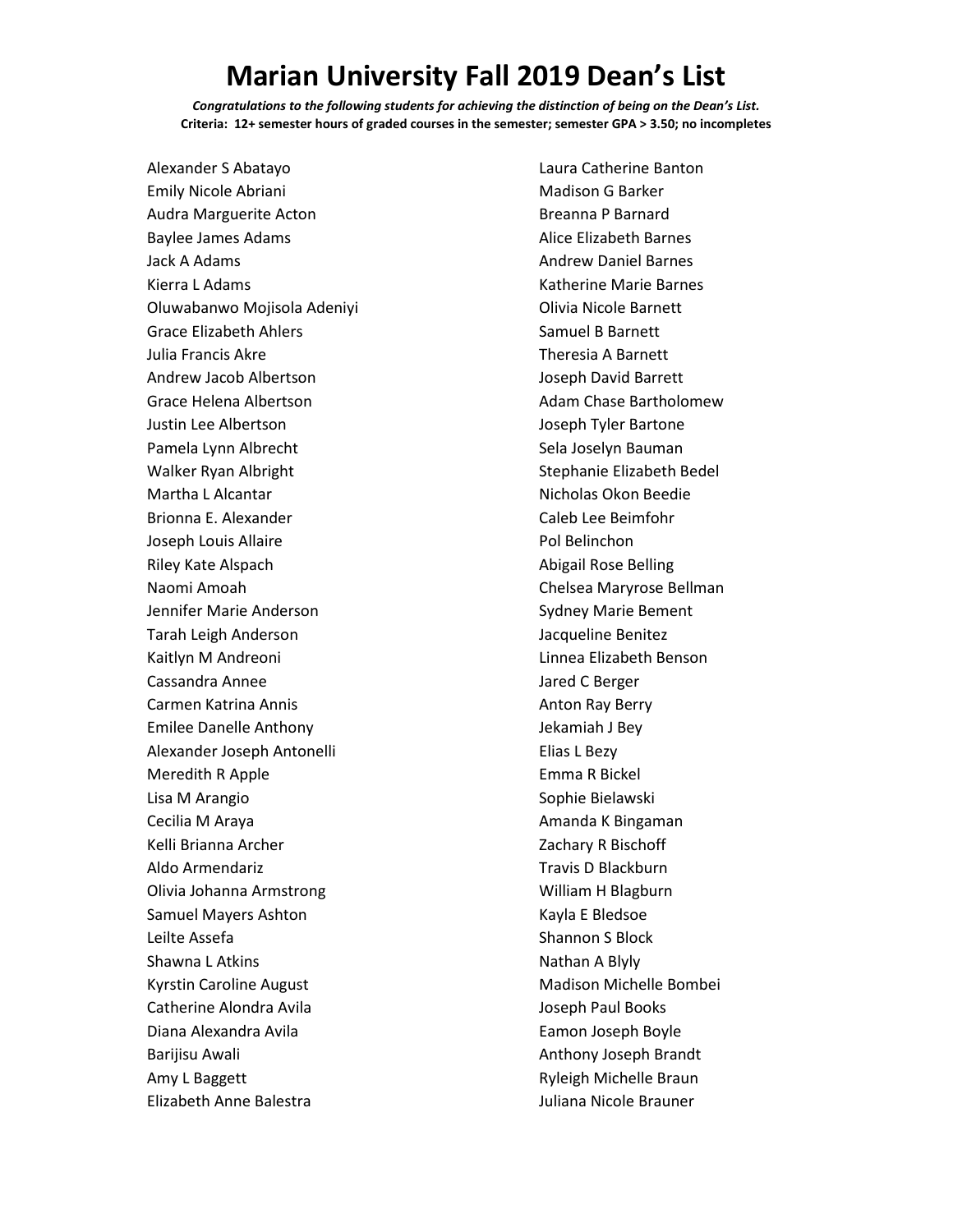Zoey Marie Brennan Emma Faith Britt Trevor Thomas Browder Luke Anthony Brown Jessica H Browne Ethan Crossley Brubaker Kasey L Bryan Amy S Bryant Madelyn Christine Buckner Chas Christian Buening Chloe Marie Bulloch Ethan Bunce Elizabeth P Burch Abigail C Burnett Abigail Faith Burns Jada Chanelle Burton Samantha Bush Kathleen Ann Byers Kassidi Mae Cadle Meredith P Caldwell Elizabeth N Callahan Cara Caitlyn Campbell Connor S Campbell Sydney F Campbell Lisa Cantu Alina N Cappadora Franchessca Zarahi Cardenas Addison R Carlton Emma Mae Carlton Michael D Carlton Cierra K Carney Isaac Carrera-Ochoa Mary Theresa Carroll Kylie Marie Case Dreama Linn Cash Justin L Cepeda Alexus Nicole Chambers Matthew J Chapman Alyssa Kate Chartrand Fang Cheng Yvette L Clemons Adrianna R Coil Wyatt J Coiner

Hayden Veeann Cole Holly Ann Collingbourne Hunter Michael Cone Steven Conry Michael James Conte Alisson G Contreras Kerry A Conway Elizabeth Rose Cooley Alexis A Cooper Ismael Cornejo Sara J Coulter Cory M Crawford Jonie Ann Crawford Summer A Cress Brianna Elise Croner Connor Randall Cross Mary Grace Crumlin Laura Jannete Cruz Carly Lauren Cuffel Lyndsey Ellen Culp Helen Kathryn Cunningham Kelly Dalheim Anna M Dameron Alexis Taylor Daughhetee Celeste Rene Davis Madeline F Davis Madeline Davis Cameron S Davison Gregory O Deadman Erin Debrota Brianna I Deckard Maya Patricia Decker Gillian Elise Defalque Mary Arline Demoss Hannah Nichole Denney Madeline Nicole Dexter Evelyn Rose Diagostino Elizabeth Diamond Amanda Rose Dicicco Trev M Didelot Nathan Henry Dimmitt Aleczandra M Dolan Kristen A Doppenberg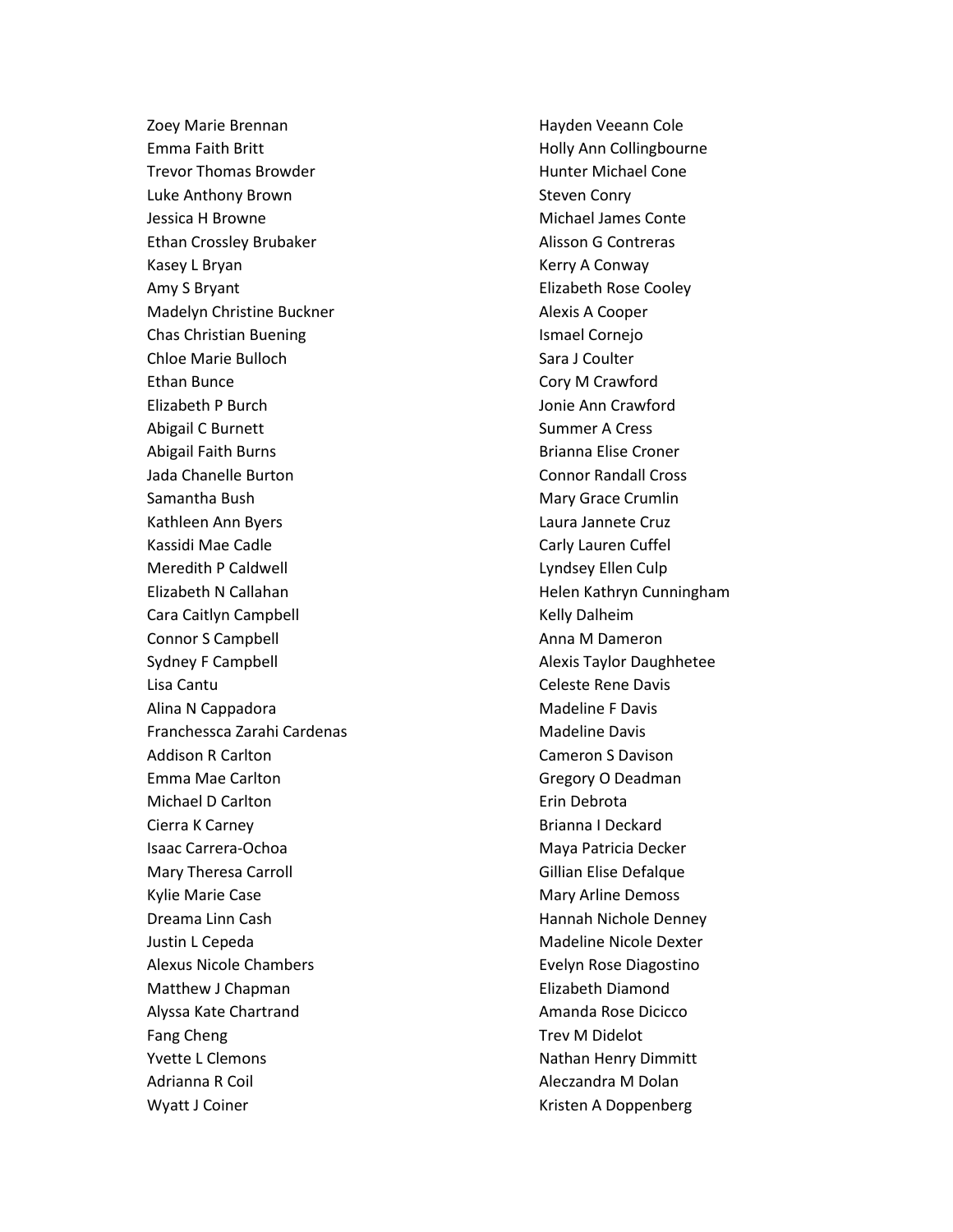Bryce E Dotson Abigail Grace Downard Sarah Downing Sarah N Dubois Monica M Dudley Victoria N Dugan Brianna E Dunk David Charles Dunne Kendra L Durbin Morgan Kennedy Durbin Betija Dusele Dana Katherine Dwyer Adam David Eads Marianna J Eble Daniel R Elliott Nicholas Thomas Ellis Samantha Jo Ellis Alexa L Elpers Nicholas Joseph Emsing Bailee Elizabeth Enlow Jackson Robert Erny Luke Ertel Megan Ward Esterline Nicholas A Evans Brittany Marie Fahringer Trevor A Farnsworth Alexander Chad Fauber Timothy Paul Fean Anthony Jacob Feinstein Katelyn Rose Feldman Alexis Nicole Felty Anna Fenoglio Theresa M Fenton Miguel A Fernandez Valerie Fernandez Elizabeth K Field Jeffrey K Finafrock Katherine Tremaine Finch Sheryl J Findley Journey Fischbeck Erin R Fisher Kayla Elizabeth Fisher Courtney L Flagg

Mary Elizabeth Fleming Ithayetzy Garcia Flores Zachary Ethan Foss Ashley E Foster Mackenzie Kay Foye Cassie Francis Augustine A Franer Natalie Franklin Nathan Reed Frey Katie Ann Friese Madeline M Frost Kathryn Elizabeth Frye Jamila C Fuller Gregory Scott Fulling Courtney L Gamburg Ian Gammon Grace Elise Garbsch Denise A Garcia Megan S Garcia America Jaqueline Garcilazo Huerta Kori E Garland Kristofer Albert Garlitch Brittany M Gary Maxwell C Gavette Megan E Gawrys Aivry Jo Gaynor Jenna Louise Geise Jocelyn Kay Geise Sydney M Genatempo Sidney F Gerkin Anna Kathryn Getty Lucas Daniel Gibson Austin Thomas Ginther Hannah N Giumento Meg E Giunta Serena Faye Glenn Greer Glover Samuel William Glynn Aaron Christopher Goad Harmony Melissa Godsey Lacey R Goedde Luke Thomas Gohmann Colton Andres Gonzalez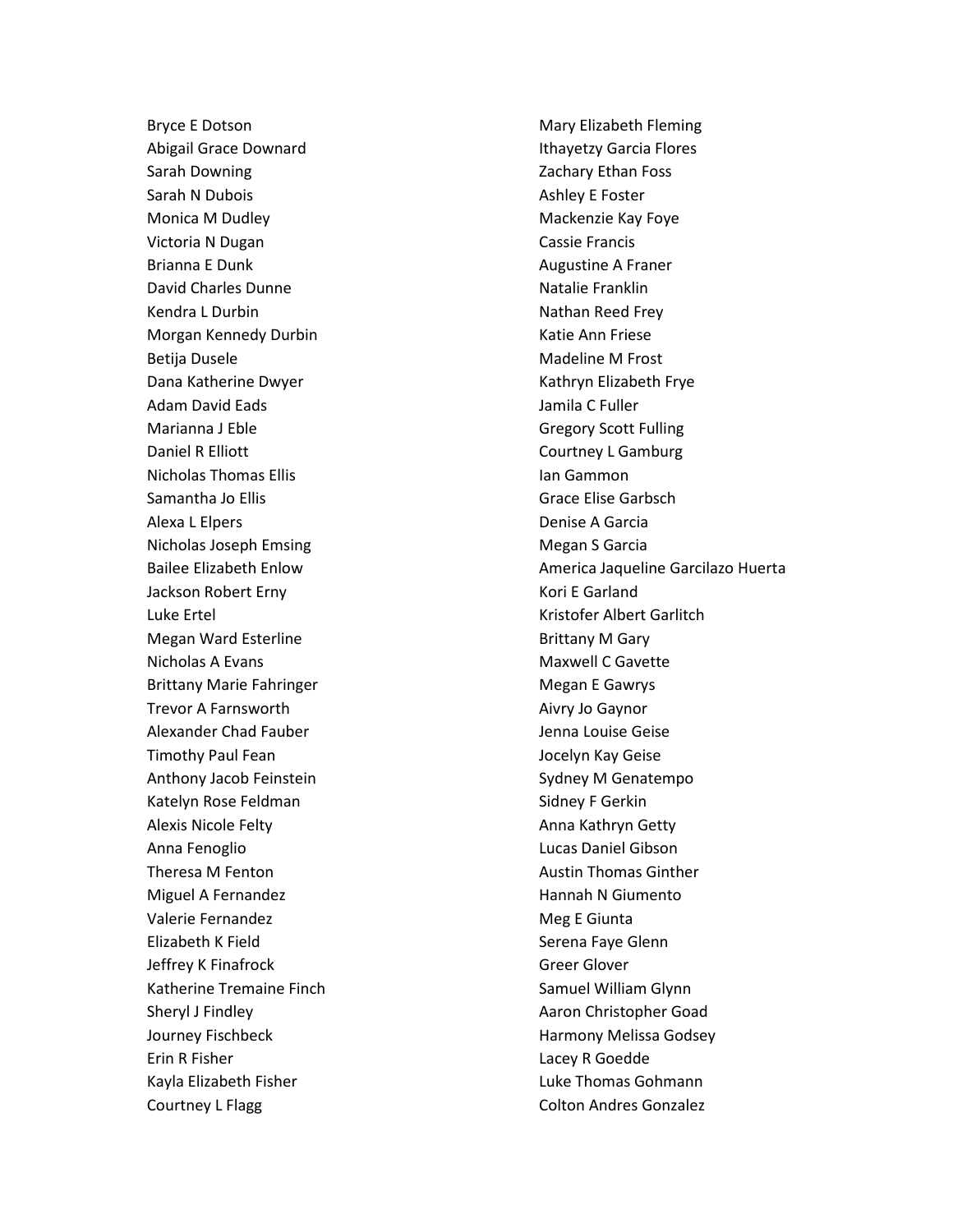Randa Kathleen Gore Phillip D Gorrell Katherine Anna Grabowski Samantha Grace Kimeesha Graham Nicholas R Graveel Corina Jayne Graves Ashlynn Taylor Gray Katelynn Grace Gray Allison E Graziano Courtney Taylor Green Alexandra K Griebling Desiree A Grier Meghan Delynn Griggs Noah James Grinstead Josephine K Gropp Spencer Avery Gross Zachery Ambrose Gruver Allison R Guidry Sergio Guillen Kelsey J Gurtner Emily K Gushrowski Patrick Steven Guymon Samuel Kurtz Guymon Hallie Hacker Clare L Haenni Julianna L Hagen Emma K Hahs Elizabeth Faye Gordon Hales Chase David Hall Aubrey A Hamilton Grace Doran Hamilton Haley N Hamlin Eirik Hagerupsen Hansen Michael Joseph Happe Regan Getty Happe Meghan Harder Kayla A Hardin Samuel David Hardy Tyler W Hargrove Grace Anne Harmon Emma Nicole Harpring Hannah Elizabeth Harry

Keith C Hart Jacob Timothy Hartman Savannah Shea Harweger Cara Hasser Sheila E Hasty David Matthew Havens Lon Vincent Hawk Hadley Therese Hawkins Haley Hawkins Megan Kristine Hawley Eleanor Kay Haydock Ellen Hayhurst Lucas Scott Heady Connor T Heard Jenna Jo Heckathorn Jenna Rene Hedlund Madison Nicole Heffron Robert Carl Heidlage Kaitlyn Nicole Hellinger James Paul Hentz Amelia A Herink Sarah Marie Herron Shelby Nicole Herron Lisa Cailin Hess Katie Lynn Hewitt Louis Joseph Hibner Evan Michael Hickman Alexis Hill Amanda N Hill Madison Elizabeth Hill Tiffany Hilton Lal Chan Hima Olivia Jayanne Hoffman Isabel M Hofmann Olivia Grace Hole Kendyl M Holmes Andrew A Holok Savannah Rose Holthaus Matthew Scott Hood Elena C Horen Emilee Ashtyn Horn Sarah-Elizabeth Horn Brianna N Horne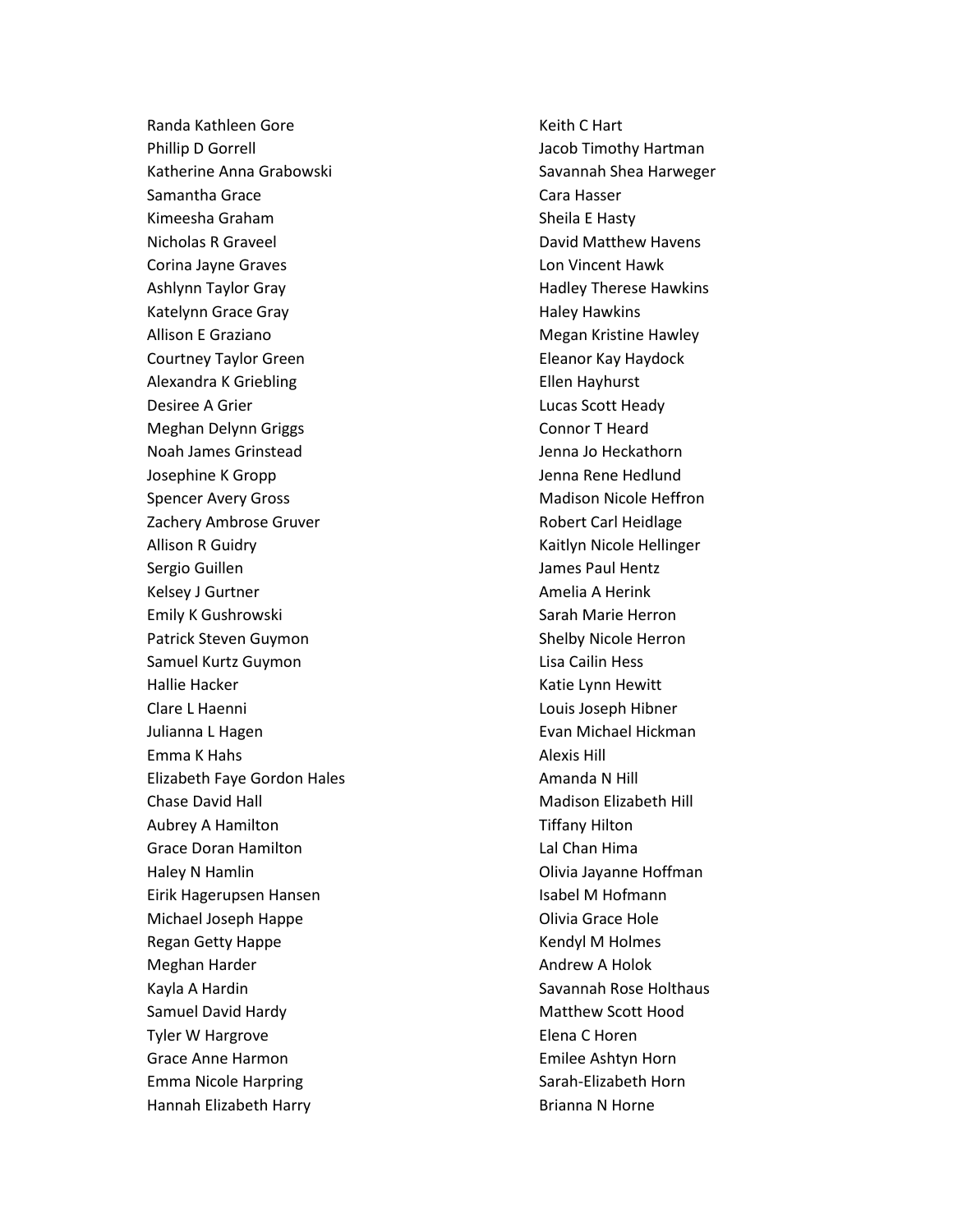Maxwell Patrick Horrigan Megan M Horsfall Timothy C Hosford Liam James Hosty Elijah David House Kara Jade House Anna Elizabeth Howard Isabelle Claire Hoyt Grace Hyj Huang Nathan Daniel Hubbard Abigail Marie Hudepohl Valarie Lin Hummer Leonardo Enrique Ibarra Ortiz Meghan E Ignace Erin Ingram Noah Gibson Isch Mirmaksud Ismoilov Jordan H James Nicole E Jansen Maria C Jasek Matthew Williams Jenkins Noelle Marie Jester Lucas A Jirgal Tyler Kye Jobe Anna Louise Johannigman Loren A Johns Alexa B Johnson Brett William Johnson Stephanie Johnson Zarrien Adon Johnson-Bey Adrianne L Jones Haili Jones Lark Jones Nicolas Antonio Jones Hugo Scala Jr Morgan E Kaiser Sophia R Kalscheur Elizabeth Anne Kassab Rachel Stephanie Kassing Samantha Elizabeth Katra Aaron Luke Kazmierski Erica F Kearbey Ainsley Olivia Keep

Madelyn Rose Keerns Brenna Jane Kelley Joel C Kelley Kaytlin Kelley Maresa Eileen Kelly Sara Lucille Kelly Laura A Kem Harry Hugh Kennerk Lauren Elizabeth Kenny Megan E Kessler Caitlyn J Kidwell Veondra T Kimbrough Shawn Allen Kinnaman Samantha Kirby Valerie M Kirkland Annie P Klare Sarah Louise Kleifgen Sarah Olivia Klopfenstein Clare Marie Kneblik Joshua D Koch Sarah J Koch Madelyn Bren Koester Benjamin M Kompar Anthony R Kovacs Cara Ann Kowalczuk Taylor Ann Kowalski Blair Christine Kramer Grace E Kraus Aghogho R Krause Katherine H Krupski Kara Lynn Kubancsek Madeline R Kurcz Sarah Nicole Kush Richard J Kwak Allison Jayne Laake Jonathon Samuel Laguire-Cruz Haley M Lamb George Lampros Caleb Josiah Lancaster Lauren Marie Landes Austin J Lane Kelsey M Lang Kora R Langenfeld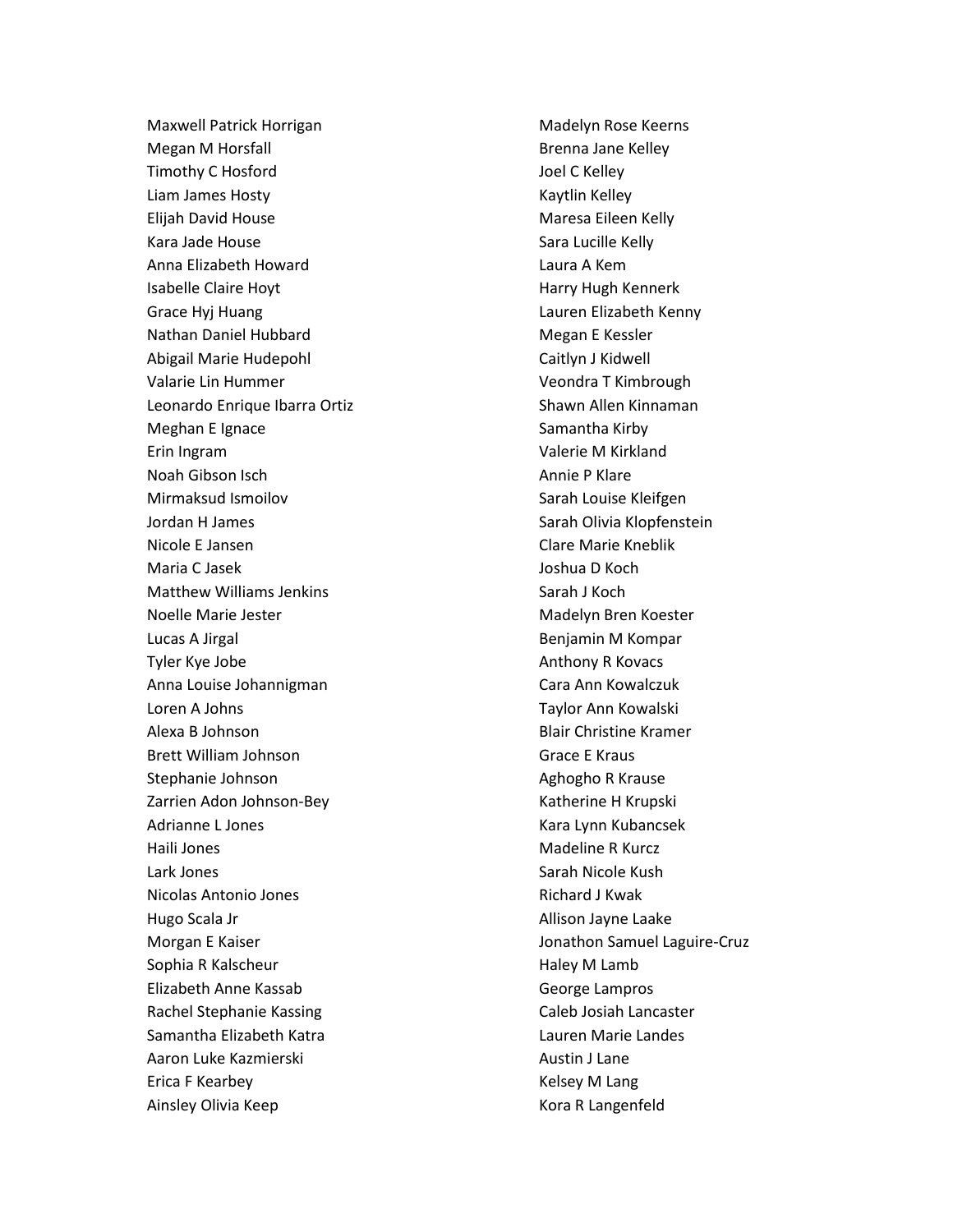Bailee Michele Laux William Lavalle Kailah Lee Kylie Elizabeth Lehman Amber Lynn Leinenbach Turner Constantine Lesnick Elizabeth Dawn Lewis Breea Luise Liette Nicholas Philip Lindstrom Nicole A Lisek Stephanie M LiVecchi Fernino Kyle L Liwanag Brooke D Long Keegan Long Sarah E Longshore Veronica S Lowe Maria Lynn Lueken Jacob E Luellen Alex J Lupear Sam D Lupear Deanna L Lusk Songwah Ly Caylee M Maddox Nadia Mahama Aubrey O Major Rachael M Maloy Jesus Gomez Mancera Tayla D Manion Kaitlynne Elisabeth Christy Mantooth Emma Rae Maple Sophia Claire Marbach Jacob Steven Marin John Jackson Marks Nathaniel Michael Marks Logan Paul Marsh Abigail Jane Martin Grace A Martin Jesus A Martinez Roberto C Martinez Drew P Mason Michael G Mates Sydney Victoria Mathias Luke B Mathis

Alaina J Mattingly Lucas Charles Mattingly Carrie J Maugeri Delaney C Maves Kaitlin M Maxwell Allyson E McAtamney Grace L McCann Trey Ethen McCartney Lauren Mari McClaskey Steven M McClellan Gregory D McClelland Allyson J McClure Elizabeth Marie McClure Terrence Martin McConnell Grace Elizabeth McIntyre Molly Elizabeth McMillan Joshua J McNulty Leona Nicole Meador Ivanna Ocampo Medina Sarah Elizabeth Meer Zaneon A Meinhart Amariah M Mentele Moira Marjorie Metz Caleb W Meyer Lindsey J Meyer Margaret Elizabeth Meyer William Michael Meyer Samuel Archer Milazzo Connor Charles Miller Kailey J Miller Kirsten A Miller Mary Patricia Miller Samantha Astrid Miller Samantha Elaine Miller Spencer Miller Hannah Marie Minton Alexis K Mitchell Mason Antonio Mockobee Anastazia Modrzejewski Jessica Moen Jennifer L Molder Rachel E Moning Nicholas Andrew Monnin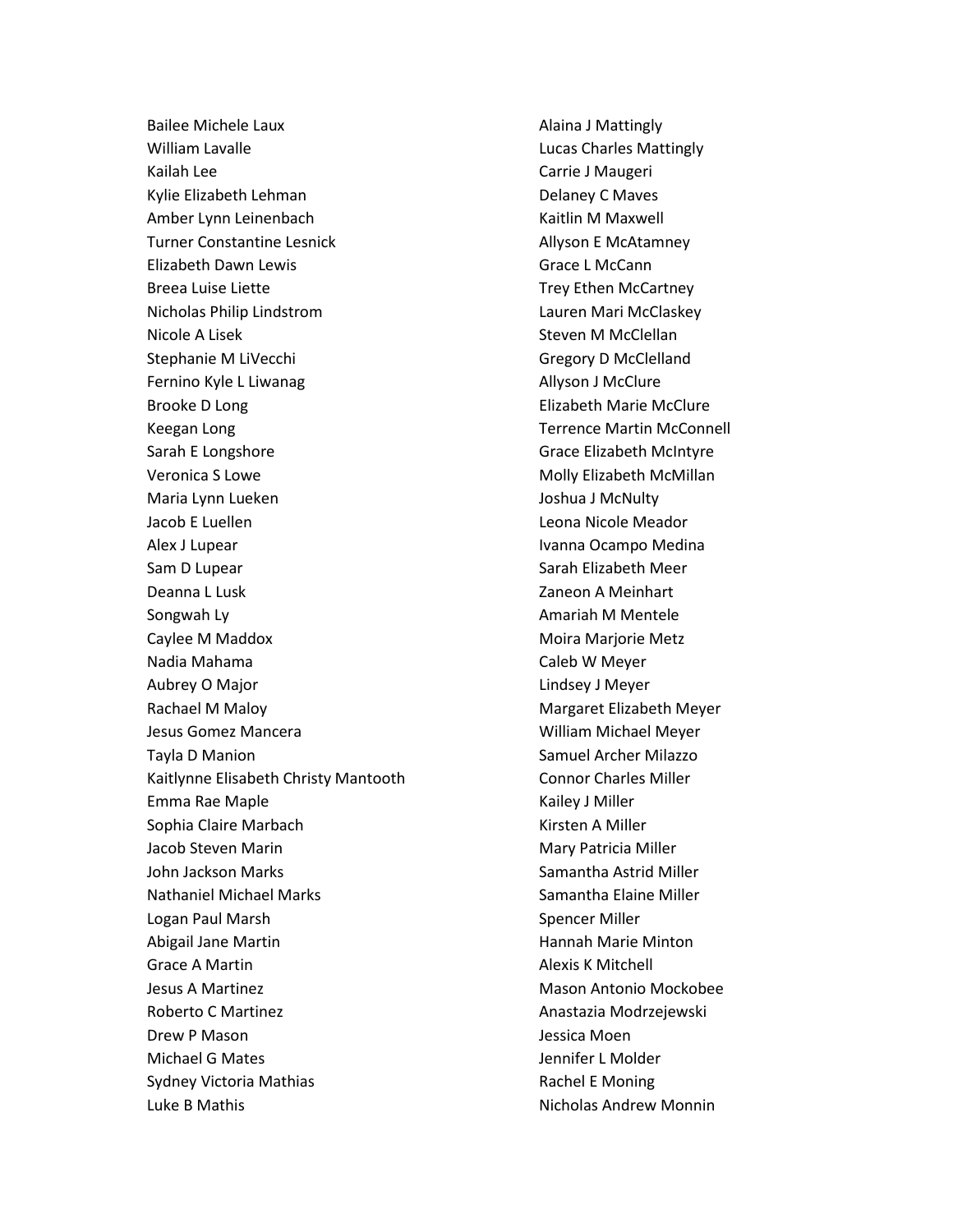Sydni Grace Montgomery Dianne Montiel Hannah Morrill Gavin Morrison Tyler Morton Karina Yepez Mosqueda Anastasia Rose Mulinix Mary Margaret Mullaney Julia M Murphy Kathryn Murphy Caleb Robert Myers Emily Ann Myers Savannah Marie Myers Alexandria K Naleway Marin Elizabeth Nally Nyah May Namisnak Ayla R Nash Megan Elizabeth Nasser Beanca M Newgent Catherine Marie Newhart Danielle R Newkirk Lauren Newman Stacee M Nichols Troy Phillip Niemerg Kayla L Niermeyer Rachel Ann Nobbe Leah Grace Noe Lucas Graham Kennedy Normington Nicholas A Novotny Andrea Valeria Nunez Casco Robert Joseph Nussman Caroline Rose Obergfell Regina Marie Obergfell Bailey Brigit O'Brien Kevin Miguel O'Hara Ibiwunmi Elizabeth Olabode Erin Theresa Oleksak Dustin L Oliver Thomas J O'Neil Sophie Van Oostenburg Genesis A Ortiz Samuel Olalekan Osho Ufuoma P Otebele

Kathryn Ouweleen Jocelyn G Owens Benjamin M Packer Samuel D Packer Salem Jade Padgett Kyle Arthur Palermo Alexa L Pangonas Sasha L Parker Emily Ann Parsons Nirali Patel Rinesh Patel Caitlin Grace Payne Jessica M Pea Erynn Peacher Megan M Pereira Mary Margarate K Peter Jennifer Renee Peters Caitlyn Marie Phillips Brittany M Phipps Samara R Pittman Maria Pizano Brittany Plaisted Amanda Plumb Sophie Kristina Podgorski Erynne R Pope Megan Victoria Pope Benjamin T Popson Alexander R Porambo Matteo Porcellato Maria A Portman Mark Andrew Powers Natalie C Prena Kathryn A Prendergast Sarah M Price Sarah E Primm Sara L Pritchard Ashley J Provencio Audrey Alohanani-Begonia Provine Ashley Pruitt Brandon M Puckett Maya Jacqueline Quandt Morgan Ann Raines Diannela Ramirez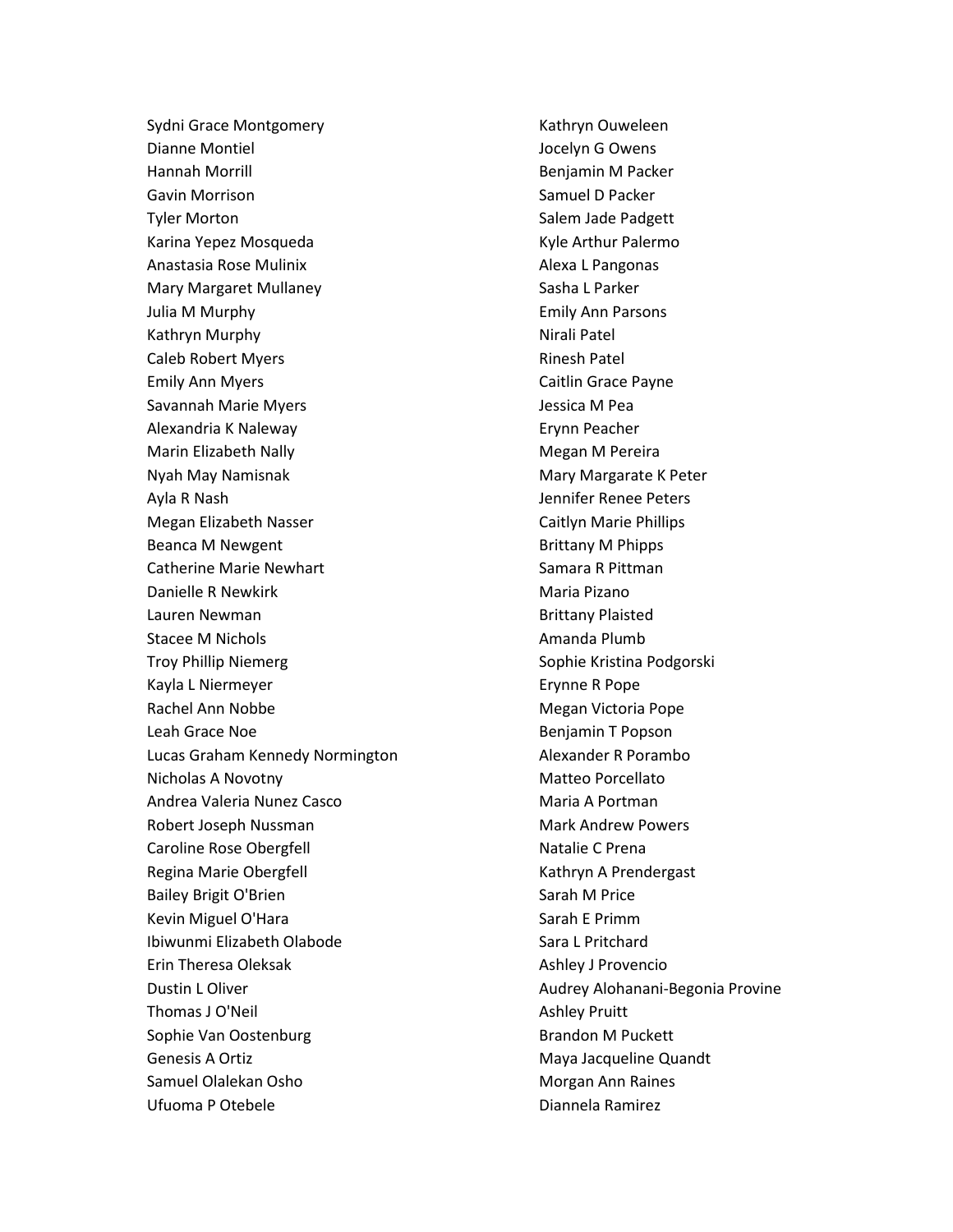Kelsey Kay Ramp Travis Don Rasmussen Kallan Alandra Ratekin Devin M Raters Gabrielle Ravotto Alison Shane Ray Margaret E Redford Taylor R Rednour Alicia Cardoza Regalado Bailey A Rehm Trent D Reichley Ryan H Reid Matthew E Reuter Cassandra M Revadelo Kayla Tanice Reynolds Kayleigh Rhoderick Jalen David Rice Brandon J Richards Grace Elizabeth Richert Cameron Riches Abigail Marie Riehle Caitlyn Rose Rigler Jacob Tyler Risser Mallory P Ritman Amelia R Robben Briana B Robinson Hannah Marie Xiangfu Robinson Julia C Robson Genesis Gabriela Rodriguez Sara M Roell Pauline C Roman Brett M Romans Gregory C Romer Jocelin L Romero Alida A Roorda Daniel Paul Root Samuel M Rosko Stephanie A Ross Dylan Dwight Roth Lindsey Sue Rousseau Jennifer M Rowe Joseph B Ruf Miranda Rae Ruse

Erin C Ryan Andrea Karen Samano Alexandria Belinda Samons Kara E Sandy Julian M Santos Margreth H Saria Luke B Sartino Jacey Lynn Scales Patrick Allen Scheidler Colleen Rose Schena Johnathon Michael Schiefelbein Alexandria Schroder Maria Ann Therese Schroeder Michael Louis Schultz Danielle M Schweitzer Kim Schwensen Miranda Erin Schwent Victoria K Schwier Christopher Seabert Kylee Scott Sears Leah Rebecca Seib Stefan K Selan Nicholas Joseph Sellers Alejandra Serna-Ramsey Josephine Marie Serrani Katie M Settles Hali N Shaffer Marissa P Shaw-Olatinwo Erica E Sheagley Erin Colleen Shearer Caleb Dalton Sheets Jordan Thomas Shepherd Bret Sherman Adam James Shuder Isaac W Siefker Elizabeth Siler Teodora Maria Simion Chelsea Elaina Ann Simmons Isabella Alexis Simons Tanner Simpson Noah N Singer Talia L Siple Laura Skinner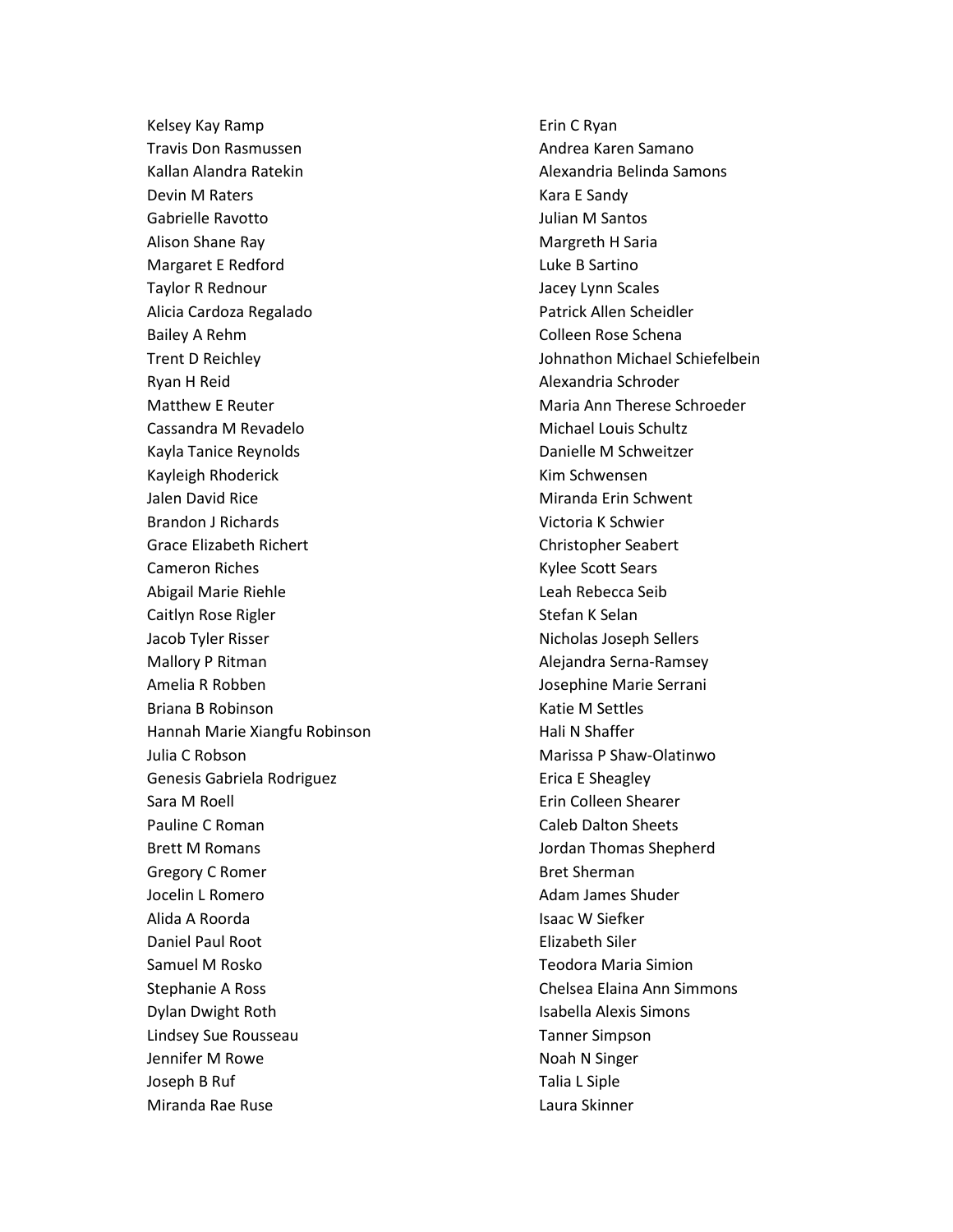Andrea Kathleen Skirvin Sandra Rosemarie Sledge Christian Alejandro Smith Daniel J Smith Elizabeth M Smith Elizabeth M Smith Samantha R Smith Solomone A.D. Smith Tracy A Smith Matthew P Smyser Christina Soderquist Darrelle E Soper Sarah M Spangler Logan W Sparks Alexiah J Spence Margaret A Sperry Alexxis K Spillers Emily A Spina Bradley P Sprinkle Jessica Sprong Deanna L Squires Tanya Stack Karen Stafford Isabelle Grace Stanfield Anna Marie Stankovsky Matthew J Stankovsky Andrea C Stanley MacY Jo Stapp Demetria D Starks Emily P Starnes Katherine Anastasia Stegemann Kyle J Stein Julia Marie Stelts Margaret Marie Stephens Eva M Stephenson Isabella Renee Sterchi Jordan Sterr Justin Michael Stiers Emily Marie Stock Shelbie M Stotts Andrew John Streit Abigail L Stringer Siera G Stuart

Stephen Philip Sulka Destiny Faith Sunberg Maria Angela G Sunga Brandi Panter Sutton Eleanor Ceinwen Svec Caleb M.L. Swartz Joslynn Shea Sweeney Joseph Peter Swindeman Hunter S Sylvester Mason L Talos Mary Tarbox Carly J Tarter Kaitlin A Tarver Brynne Victoria Taulbee-Cotton Cameron J Taylor Christina M Taylor Matthew Lawrence Taylor Shirletta Taylor Peyton K Terrill Abbey R Terzini Kelly B Thibodeaux Jared Mitchell Thomas Olivia Kathryn Thomas Emily Faye Thompson Gavin Michael Thompson Leah M Thompson Lillian G Thompson Micah E Thompson Drew David Thornton Kathryn Thornton Htoo Myat Thu Ruth Sung Hlei Tial Mary Marcella Timm Allie Michaela Timmerman Sarah Marie Tippenhauer Isaiah N Tipping Ngun Chin Tlumang Hannah J Tokarz Jose Roberto Torres Castro Deiny R Toss Adam Michael Travis Sydney M Traylor Devyn Anne-Maria Tretter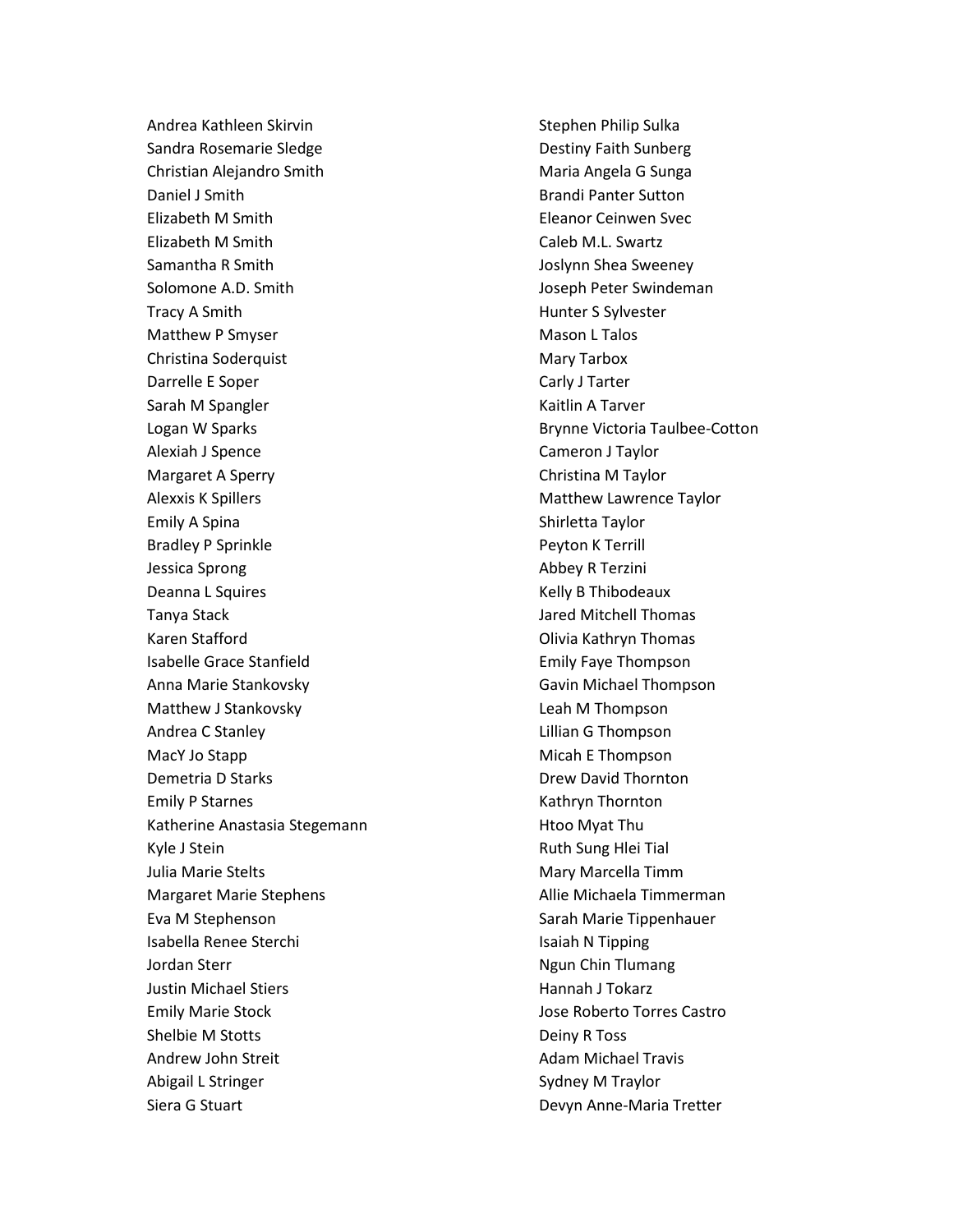Dennis Joseph Trickey Hannah Caitlyn Trout Ashley M Turner Dechelle Tyanne Turner Jenna Nicole Turpin Chanel F Tyra Chloe Elizabeth Ulmer Tyler E Underhill Abigail Alexandra Unrue Sebastian Alexander Valdes Skyler Ramiah-Lea Van Note Colette L Van Noy Jonathan K Vance Hannah Magdalene Vandermel Mariann Inga Vanmeter Emily A Varrasso Margaret M Verhiley Danae A Vest Vanessa A Von Essen Grace E Von Lehman Lucy Jin Ling Wahnsiedler Ashton M Waidlich Jonathan E Waldron Makayla Kay Walke Makenzie Elaine Walke Catherine Mossie Wallace Bridget M Walls Zijiao Wang Skyler Rose Ward Kamille E Ware Lydia Ware Shanya L Washington Micayla Bree Watroba Heather C Watts Alex Matthew Webb Gabrielle M Weinkauf Rachel Elizabeth Weiss Lindsay R Welch Maria Helena Wellman Chiara Michelle Westphal Benjamin M Wheeler Caylen L White Traci L Whiteaker

Molly C Whitlow Nicklaus K Whitten Alexander J Wiemels Mallori Rose Wigent Audrey Marie Wilcox Luke Wildauer Cole M Williams Parker John Williams Ragan Michelle Williams Reese Elliott Wills Abigail E Wilson Anthony Nicholas Wilson Benjamin Dennis Wilson Hannah Grace Wilson Sydney Paige Wilson Jamie L Windholz Stacy J Winfield Abigail Elizabeth Wirey Sarah K Witchey Suzannah Wolcott Cameron M Wolter Emma Meredith Wood Sarah Rachel Wood Madeline Rose Worcester Jacob Gerard Wormann Grace A Wyness Chynna J Yager Bray Yancey Wushuang Yang Grace A Young Leslie Ann Young Nathaniel Francis Young Rogelio Anthony Zamudio Dan Zhu Nicholas Ziccardi Claire E Zink Kevin Daniel Zmyslo Maureen Elizabeth Zopff